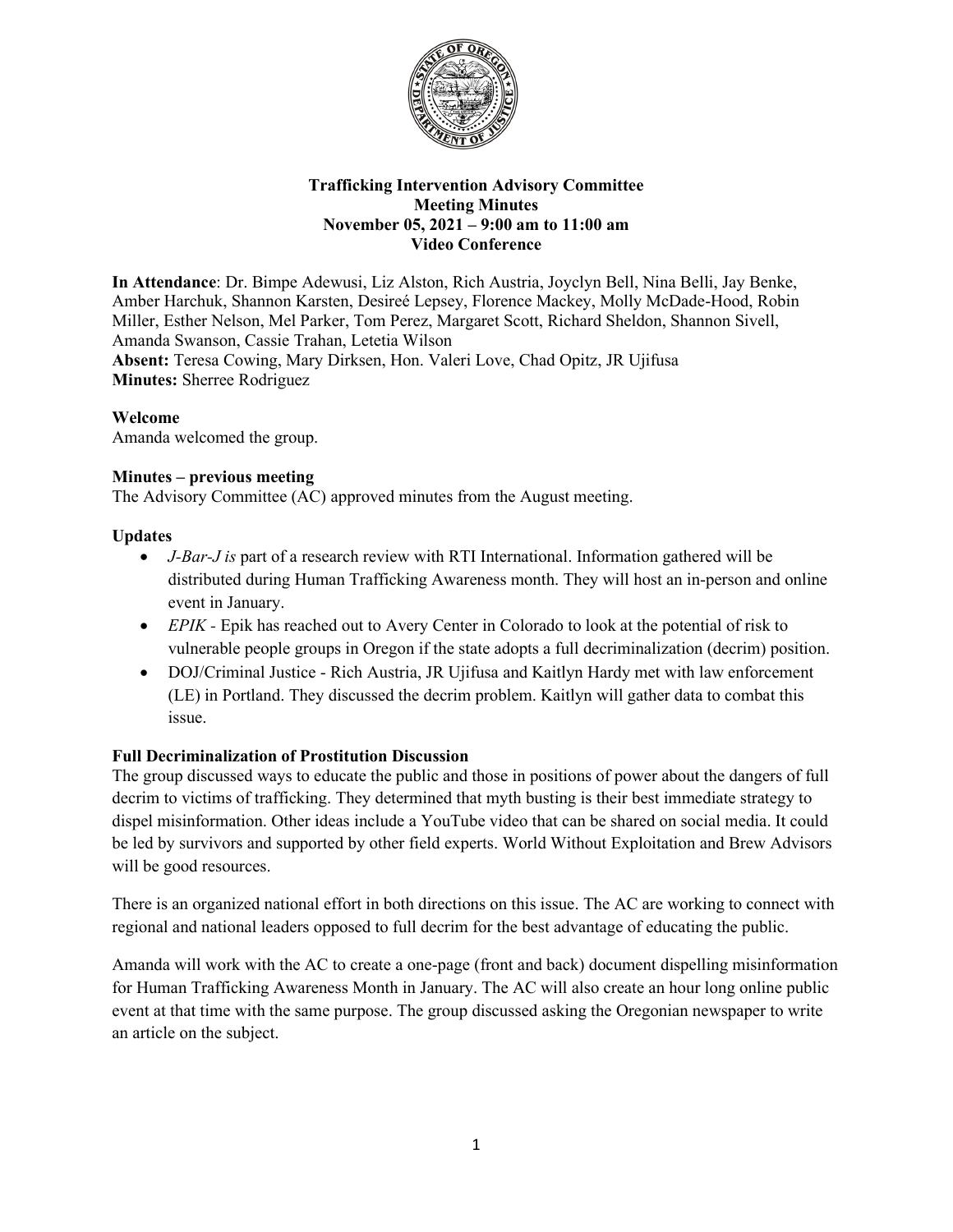

## **DOJ/CVSSD Updates**

*Labor Trafficking Subcommittee -* The Labor Trafficking Subcommittee is now being overseen by Kimberly McCullough out of the Attorney General's office. The AC will have representation but will not be responsible for it. They are gathering information about labor trafficking survivors, services, and service providers. They plan to train partner agencies and are creating a document to establish needs.

*Data Subcommittee -* Amanda emailed a definitions document, with footnotes, to the AC and requested feedback.

*Statewide Law Enforcement Task Force -* JR is leading a statewide law enforcement task force. Among other LE, they are inviting all county task forces to send representatives. The group will conduct case review.

*Research Project* - A doctoral student from New York is conducting research on vicarious trauma and how it effects service providers working with trafficking victims long term. The end goal is to find ways to support providers and prevent burn out in the field. She is interested in interviewing service providers. Amanda will provide contact information to the group and encouraged providers on the AC to reach out to her.

## **January – Human Trafficking Awareness Month**

DOJ will coordinate a town hall webinar centered on myth busting. In addition, they are doing some trainings on Crime Victim Compensation for trafficking survivors. Amanda asked the AC to send their Awareness events so that they can promote them.

#### **Discussion on Safe Harbor Laws**

The AC outlined imminent needs as related to Safe Harbor Laws.

- Stabilizing funding for basic needs
- Funding of housing, with options for low barrier, direct-entry, and long-term supporting housing for all youth in need of care
- Transition support for 18-24-year-olds
- Vicarious trauma burn-out for providers
- Stabilize staffing
- Beds for long term care
- Help for outlying counties without services available
- Crisis intervention
- Help for kids with trauma-induced fight responses that present safety concerns
- Male and transgender youth support
- Inconsistency in LE response due to changed laws
- Safe detox centers with medical staff and medications available
- Holistic, culturally responsive, survivor centered multi-disciplinary team response to work with the entire family
- Preventive work for families at risk; breaking generational cycles; preserving the family unit as much as possible
- Community-based outreach and engagement program to support families and youth
- Education, financial independence tools, food stability, transportation, family planning
- Runaways